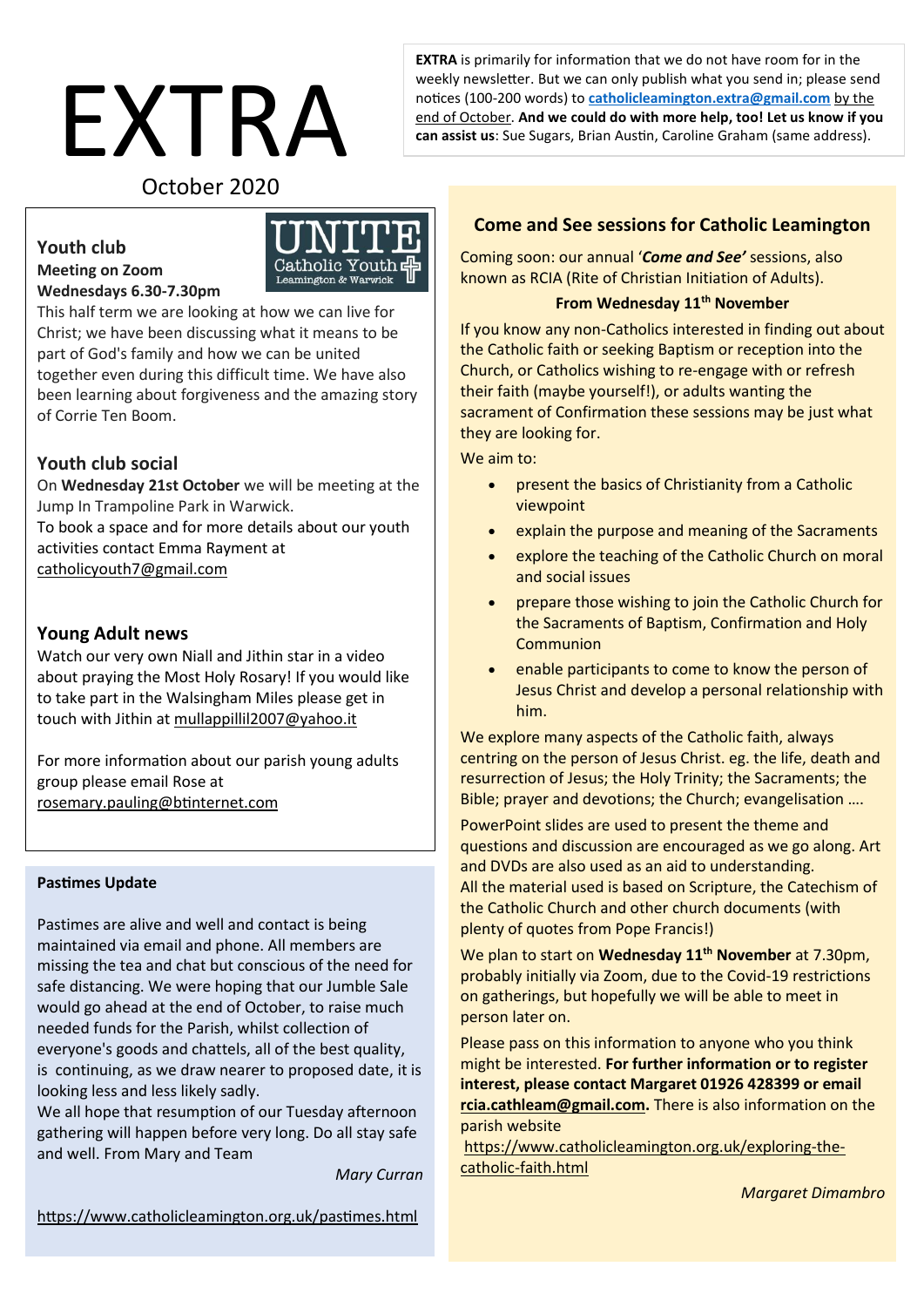# **MONEY FOR OLD ROPE**

# **The new GREEN HOMES GRANT**

As a LiveSimply Parish we want to live **sustainably**, which includes using less energy. With a new Government Grant of up to £5,000 you may be able to upgrade your **home insulation,** such as cavity wall insulation, or install **low carbon heating,** such as solar thermal panels. So, we can get money to save energy and save money at the same time. Win-win! You pay just 1/3 of the cost and the government pays 2/3, so you can spend up to £7,500 on energy saving measures that will only cost you £2,500. (And if someone in your household is on benefits, you may be eligible for the full cost up to £10,000) But you have to be an eligible homeowner (including park homes) and you have to complete the work by **31st March 2021; s**o, you need to act quickly. If you rent, then talk to your landlord, because they can apply too. There's more to it than that, because you can also have additional draught-proofing, first time double-glazing, energy efficient doors or various heating controls, but only if you are having the insulation or low carbon heating done first. There is just not enough space here to describe the scheme in detail, but the best place to go to find out is **[www.moneysavingexpert.com](http://www.moneysavingexpert.com/)** and use their search tool for '**Green Homes Grant'** or, if you want a printed copy of that article sent to you (free), ask for it from **[cl.jandp@gmail.com](mailto:cl.jandp@gmail.com)**

There is now also a new **Simple Energy Advice** websit[e www.simpleenergyadvice.org.uk](http://www.simpleenergyadvice.org.uk/) with help with simple savings, advise for home owners and tenants, getting financial assistance, as well as the green home grant.

As they say, it's a no-brainer! It's worth everyone having a look at this. And If you do apply, please let us know [cl.jandp@gmail.com;](file:///C:/Users/Windows8/AppData/Local/Packages/microsoft.windowscommunicationsapps_8wekyb3d8bbwe/LocalState/Files/S0/204/Attachments/cl.jandp@gmail.com) and do tell others.

**And remember, there is advice for you if you want to know about switching to a cheaper green energy supplier from [cl.jandp@gmail.com](mailto:cl.jandp@gmail.com) too.**

*Brian Austin, LiveSimply Parish team*

#### **CAFOD Candlelight Funds**

*Celebrate a life and give hope to thousands more*

*"All the darkness in the world cannot extinguish the light of a single candle"*. St Francis of Assisi

A Candlelight Fund is a special fund in memory of a loved one who has died. It will celebrate their life and touch the lives of thousands more. When we light a candle for a loved one who has died, our sadness is touched with the light of hope: remembering the times we shared, we see the love that still burns bright. We light a candle to keep their light shining in the world.

When you remember a loved one through a donation to CAFOD today, we'll create a *Candlelight Fund* in their name. Through that *Candlelight Fund*, all donations in their memory, now and in the future, will be combined to make a life-changing difference to the world's poorest families.

There are no targets, deadlines or minimum amounts involved. This is your fund and you can grow it in whatever feels comfortable. It can be a private act of remembrance – to mark special moments, like your loved one's birthday – or you can invite others to join in too.

For more information call Roisin Beirne on 020 7095 5348 or email [candlelight@cafod.org.uk](mailto:candlelight@cafod.org.uk)

<https://cafod.org.uk/Fundraise/Donate-in-memory>

#### **No one beyond reach**



Wesimply parish

**Loving God, open our ears to hear the cries of our sisters and brothers and of the earth, our common home. Open our eyes to the scandal of poverty and injustice in the world. Open our hearts to feel the pain, the hurt, the hunger of one another. Open our mouths to speak of the dignity of each person, precious in your sight. Open our arms wide to reach out with compassion so that all distance vanishes. Open our hearts to share your love and our hope of a world where no one is beyond reach. We ask this through Christ, Our Lord, Amen**

*Prayer by Catherine Gorman/CAFOD*

**Book of Remembrance**: Is there a deceased loved one who was a St Peter's parishioner and whose name you would like to be remembered for posterity? Names are entered in beautiful calligraphy in the Book of Remembrance at the back of the church (by the statue of St Peter). The pages are turned daily to show the names of those whose anniversary it is on a particular date. Forms are available from the Piety Shop or contact the office by email

[stpeterapostle.leamington@rcaob.org.uk](mailto:stpeterapostle.leamington@rcaob.org.uk)